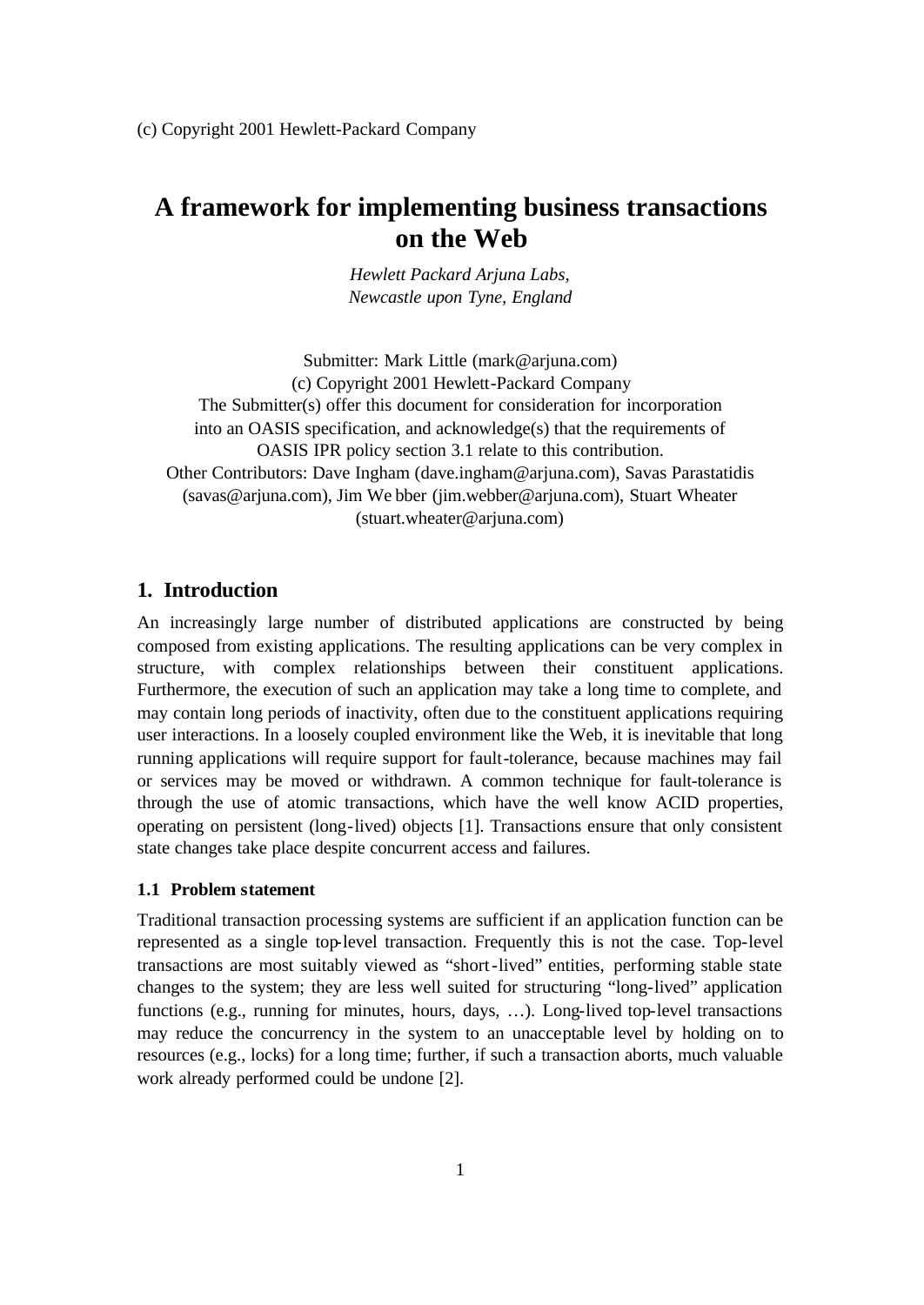Several enhancements to the traditional flat-transaction model have been proposed. One enhancement (supported by the Object Transaction Service [3]), permitting a finer control over recovery and concurrency, is to permit *nesting* of transactions [4]; furthermore, nested transactions could be concurrent. The outermost transaction of such a hierarchy is typically referred to as the top-level transaction. The permanence of effect property is only possessed by the top-level transaction, whereas the commits of nested transactions (subtransactions) are provisional upon the commit/abort of an enclosing transaction. This allows for failure confinement strategies, i.e., the failure of a subtransaction does not necessarily cause the failure of its enclosing transaction. Resources (e.g., locks) acquired within a subtransaction are inherited (retained) by parent transactions upon the commit of the subtransaction, and (assuming no failures) only released when the top-level transaction completes, i.e., they are retained for the duration of the top-level transaction.

Nested transactions allow the construction of modular applications: the builder of an object can use transactions within its methods if those methods need to be transactional, and if they are subsequently invoked from within another transaction they will simply be nested. They also allow for fault containment: if a failure occurs within a subtransaction then it can be rolled back without forcing the enclosing transaction to roll back. This latter property may be particularly useful within a loosely coupled environment such as the Web.

Another possible enhancement is to introduce *type specific concurrency control*, which is a particularly attractive means of increasing the concurrency in a system. Concurrent read/write or write/write operations are permitted on an object from different transactions provided these operations can be shown to be non-interfering (for example, for a directory object, reading and deleting different entries can be permitted to take place simultaneously). Object-oriented systems are well suited to this approach, since semantic knowledge about the operations of objects can be exploited to control permissible concurrency within objects [5]. Additional work may be needed when working with procedural systems.

In addition, although strict two-phase locking protocols are typically implemented by transaction systems to ensure that locks are (apparently) released instantaneously when the transaction terminates, this is not a requirement. As long as failures do not occur that would cause the transaction to rollback, locks can be released early. However, if the transaction rolls back, it may cause a cascade rollback scenario, where other transactions that have acquired these early released locks are told to rollback as well.

Note, that traditional transaction systems tie persistence and concurrency control together at the level of the database. This is not a transaction requirement. In object-oriented systems, typically persistence and concurrency control are separated, allowing finer granularity locking to occur.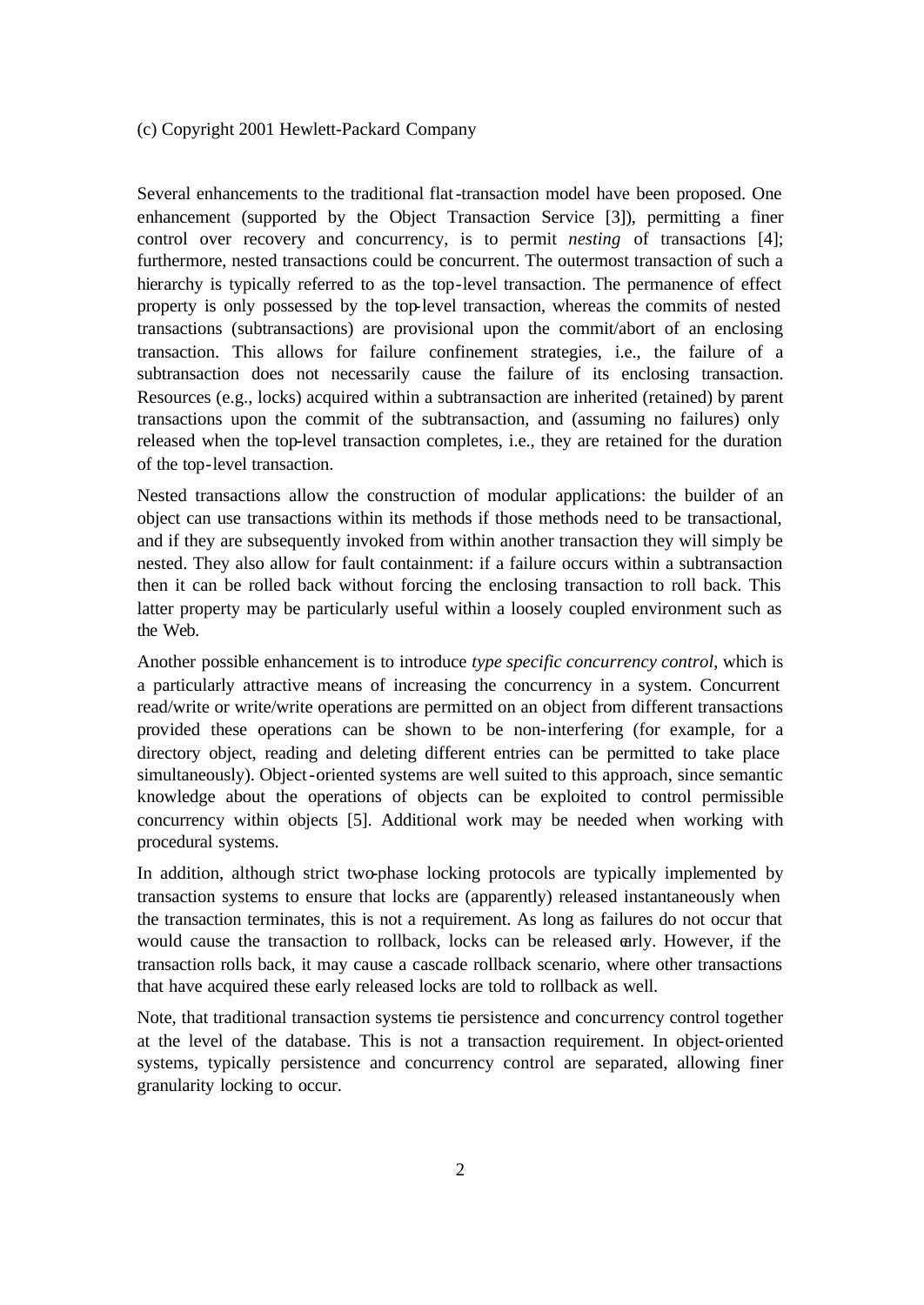Structuring certain activities from long-running transactions can reduce the amount of concurrency within an application or (in the event of failures) require work to be performed again. For example, there are certain classes of application where it is known that resources acquired within a transaction can be released "early", rather than having to wait until the transaction terminates; in the event of the transaction rolling back, however, certain compensation activities may be necessary to restore the system to a consistent state. Such compensation activities (which may perform forward or backward recovery) will typically be application specific, may not be necessary at all, or may be more efficiently dealt with by the application. It is important to realise that these types of application can be implemented using traditional transaction systems, but simply in a less efficient manner than may be possible given other techniques.

The following discussion is background describing some typical applications where extended transaction structuring techniques may be beneficial. For simplicity we assume that all applications require some form of durability, but this is not necessarily the case, and transactions can still be used to control non-durable state changes.

#### **1.1.1 Arranging a night out**

Consider the following long running business transaction, illustrated by Figure 1. The application activity is concerned with booking a taxi (*t1*), reserving a table at a restaurant (*t2*), reserving a seat at the theatre (*t3*), and then booking a room at a hotel (*t4*). If all of these operations were performed as a single transaction (shown by the dotted ellipse), then resources acquired during *t1* would not be released until the top-level transaction has terminated. If subsequent activities  $t2$ ,  $t3$  etc. do not require those resources, then they will be needlessly unavailable to other clients.

Long-running applications and activities can be structured as many independent, shortduration top-level transactions, to form a long-running business transaction. This structuring allows an activity to acquire and use resources for only the required duration of this long-running transactional activity. Therefore, as shown the business transaction may be structured as many different, coordinated, short-duration top-level transactions.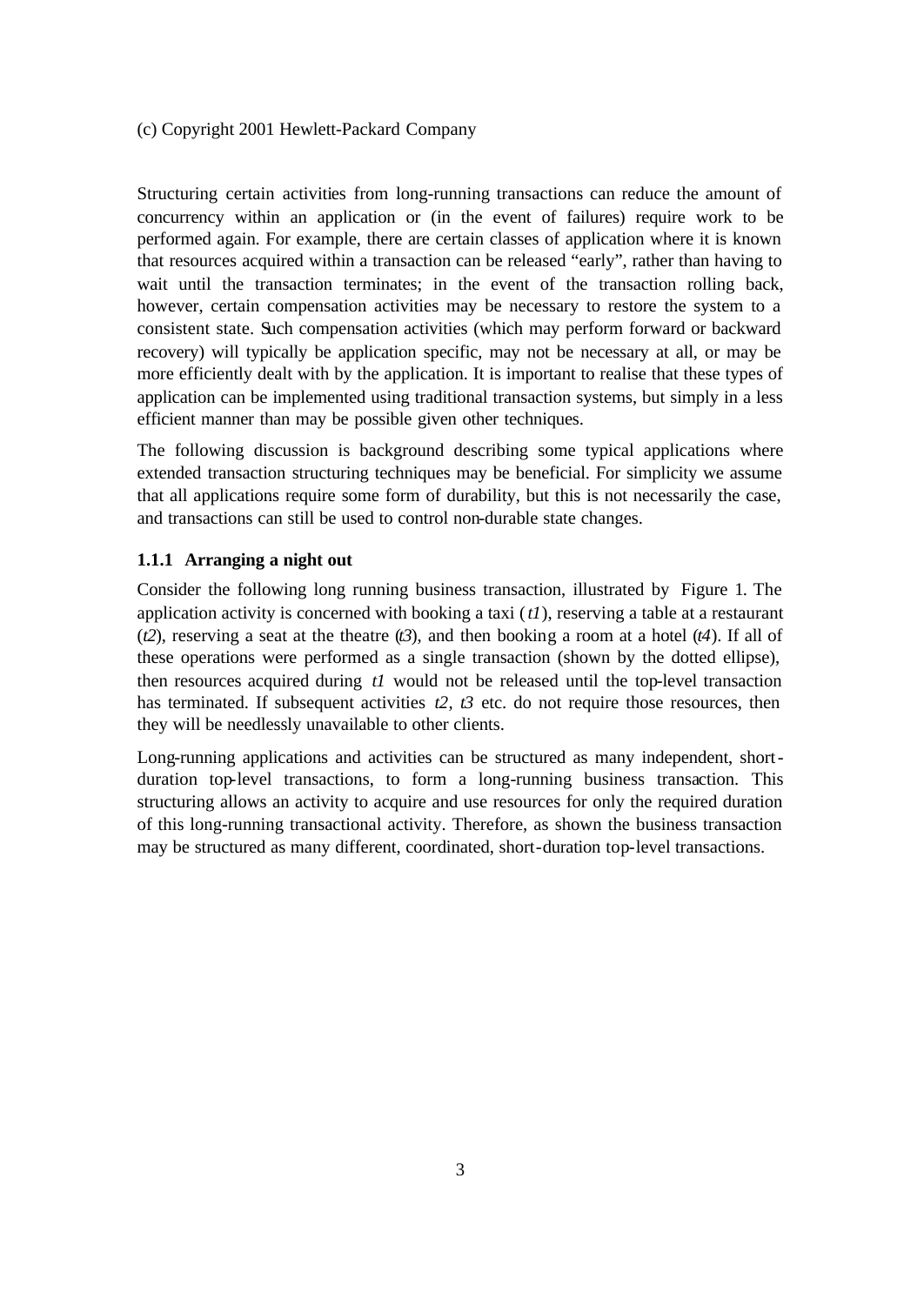

**Figure 1: An example of a logical long-running "transaction", without failure.**

However, if failures and concurrent access occur during the lifetime of these individual transactional activities then the behaviour of the entire "logical long-running transaction" may not possess ACID properties. Therefore, some form of (application specific) compensation may be required to attempt to return the state of the system to (application specific) consistency. Just as the application programmer has to implement the transactional work in the non-failure case, so too will programmers typically have to implement compensation transactions, since only they have the necessary application specific knowledge. Note, for simple or well-ordered work it is possible to provide automatic compensations.

For example, let us assume that *t4* has failed (rolls back). Further assume that the application can continue to make forward progress, but in order to do so must now undo some state changes made prior to the start of  $t4$  (by  $t1$ ,  $t2$  or  $t3$ ). Therefore, new activities are started; *tc1* which is a compensation activity that will attempt to undo state changes performed, by say *t2*, and *t3* which will continue the application once *tc1* has completed. *tc5'* and *tc6'* are new activities that continue after compensation, e.g., since it was not possible to reserve the theatre, restaurant and hotel, it is decided to book tickets at the cinema. Obviously other forms of transaction composition are possible.



**Figure 2: An example of a logical long-running "transaction", with failure.**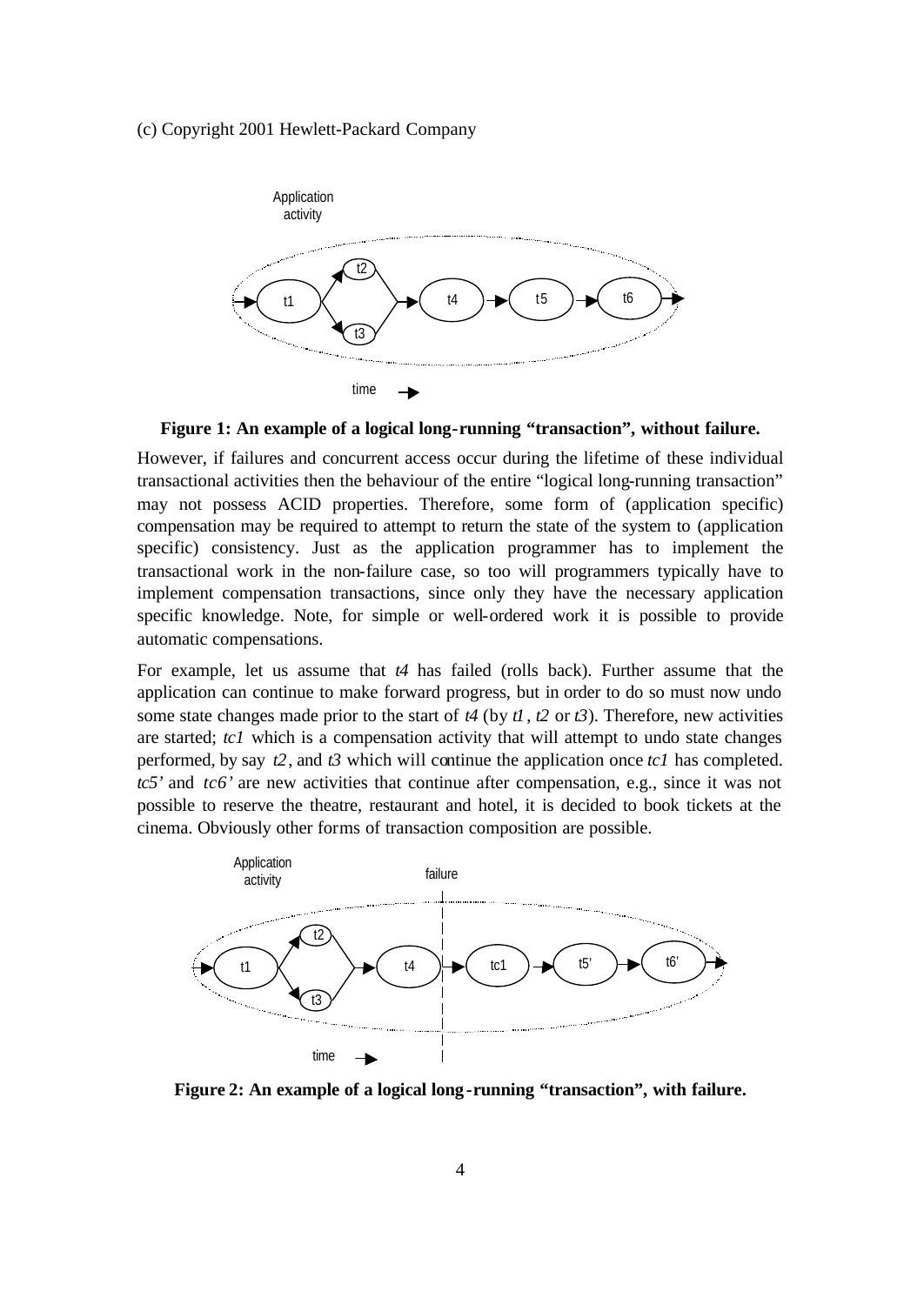It should be noted that even with suitable compensations, it can never be guaranteed to make the entire activity transactional: in the time between the original transaction completing and its compensation running, other activities may have performed work based upon the results of the yet to be compensated transaction. Attempting to undo these additional transactions (if this is possible) can result in an avalanche of compensations that may still not be able to return the system to the state it had prior to the execution of the first transaction. In addition, compensations may (continually) fail and it will then be extremely important to inform users (or system administrators). Note, it will be application specific as to whether or not a compensation should be tried again if it does fail. For example, consider the situation where a transaction sells shares and the compensation is to buy them back; if the compensation fails it may be inappropriate (and expensive) to try it again until it does eventually succeed if the share price is going up rapidly.

### **1.1.2 Home entertainment system**

Let us assume that we are interested in building our own customised home entertainment system consisting of TV, DVD player, hi-fi and video recorder. Furthermore, rather than purchase each of these from the same manufacturer we want to shop around and get the best of each from possibly different sources.



**Figure 3: Building a home entertainment system via the Web.**

When we visit the TV site we wish to start a transactional activity, t1, that will allow us to search and provisionally reserve (obtain transactional locks on) a number of different televisions (set A) that match our requirements. Before t1 terminates, we select a subset of the televisions, B, we are interested in, and provide a reference to our online bank account which the television site may contact to check that we have sufficient funds. t1 then ends, any locks obtained that are not members of B are released as normally for a transaction, (allowing other users to acquire them immediately if necessary), and all other locks are obtained and passed to t2.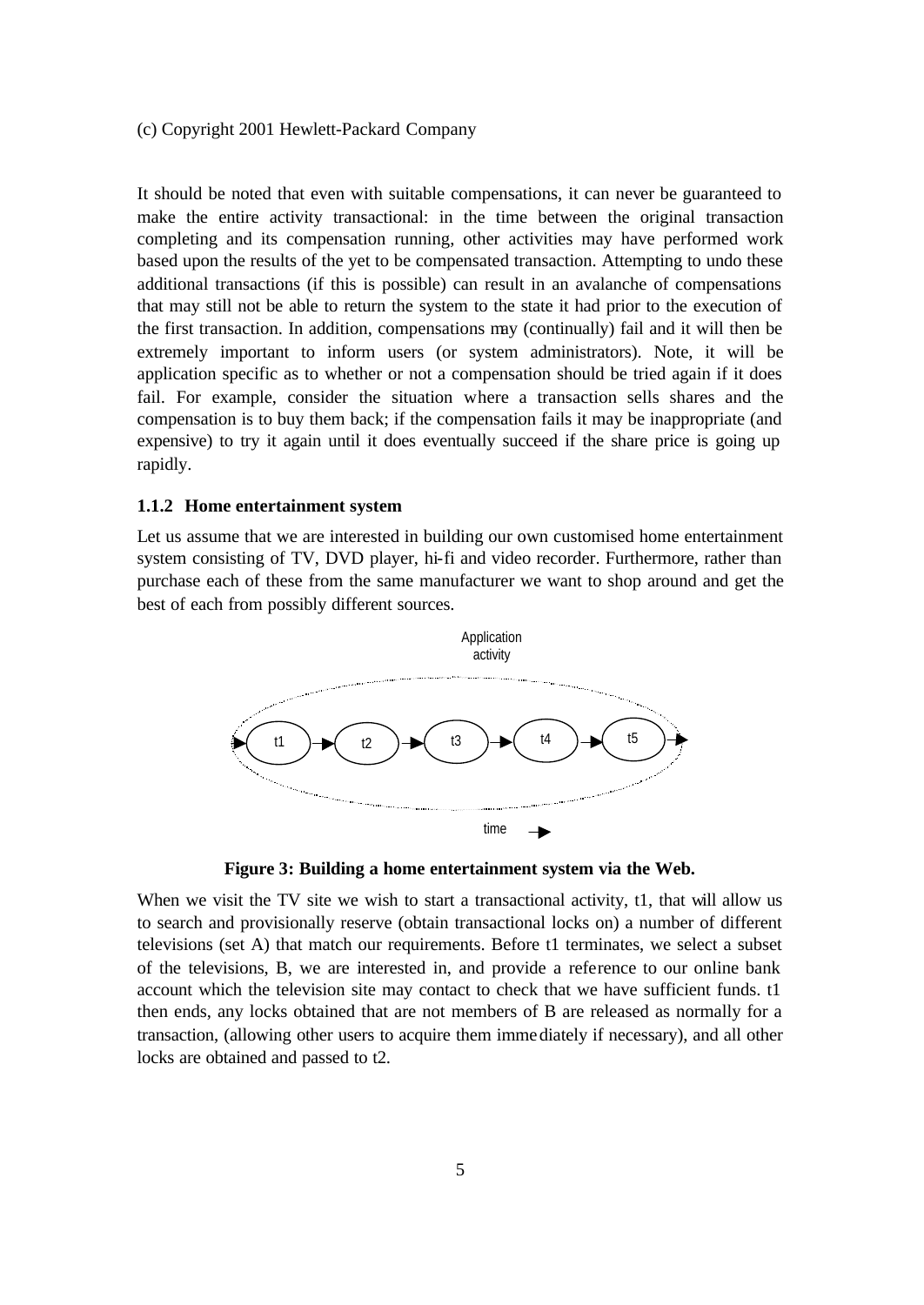The sequence of operations for t2, t3, and t4 are identical, where only subsets of items (DVD player, hi-fi, video) we have transactionally locked are released when each activity terminates. By the time t5 is executed there is a list of items that are locked and under it's control, possibly also including the on-line bank account. Therefore, t5 is responsible for committing or rolling back the final purchase order. All locked resources are atomically handed off to the next atomic action, and failures do not require compensation: the atomicity property of t1, t2, t3, t4 and t5 ensures that either the purchase happens, or it does not (and all resources will be released).

#### **1.1.3 Web services coordination**

Web services (components, objects, ...) will typically not open up two-phase commit protocols to be driven by external coordinators. As a result, coordinating multiple Web services within a single transaction can *never* give the same ACID guarantees as multiple two-phase commit resources: in a single-phase model if a failure occurs after having committed some resources it is not possible to undo those that have committed. There are two solutions to this:

- 1) Wrap these one -phase objects in a two-phase wrapper which ignores the "prepare" phase and register them with a traditional transaction manager.
- 2) Treat this as an extended transaction model that requires specific coordination and error treatment.

In terms of implementation, there is no difference between 1 and 2: the resources are still one phase and may fail in exactly the same manner. However, on a conceptual level there is a significant difference: when using a transaction manager, programmers expect an allor-nothing effect, especially since applications typically do not know about onephase/two-phase restrictions of resources and may mix them in the same transaction; raising heuristic exceptions is the only possible solution for the transaction manager that finds it cannot undo committed operations, and then the application (or typically the administrator) has to deal with the outcome [1].

Giving applications a specific extended transaction model that clearly defines how resources behave *and* does not allow one-phase and two-phase resources to be registered in the same atomic action, gives a better understanding to users: the programmer must make a conscious choice as to the model that is being used, and the entire application is structured accordingly. In the end these types of applications are not transactional, and a traditional two-phase aware transaction system is inappropriate for them.

This notion of having a different extended transaction model for each use-case makes applications aware of the issues involved and helps to categorize objects and activities into which type of model they support. So, for example, one object may be used successfully within a two-phase and one-phase model, whereas another may only be used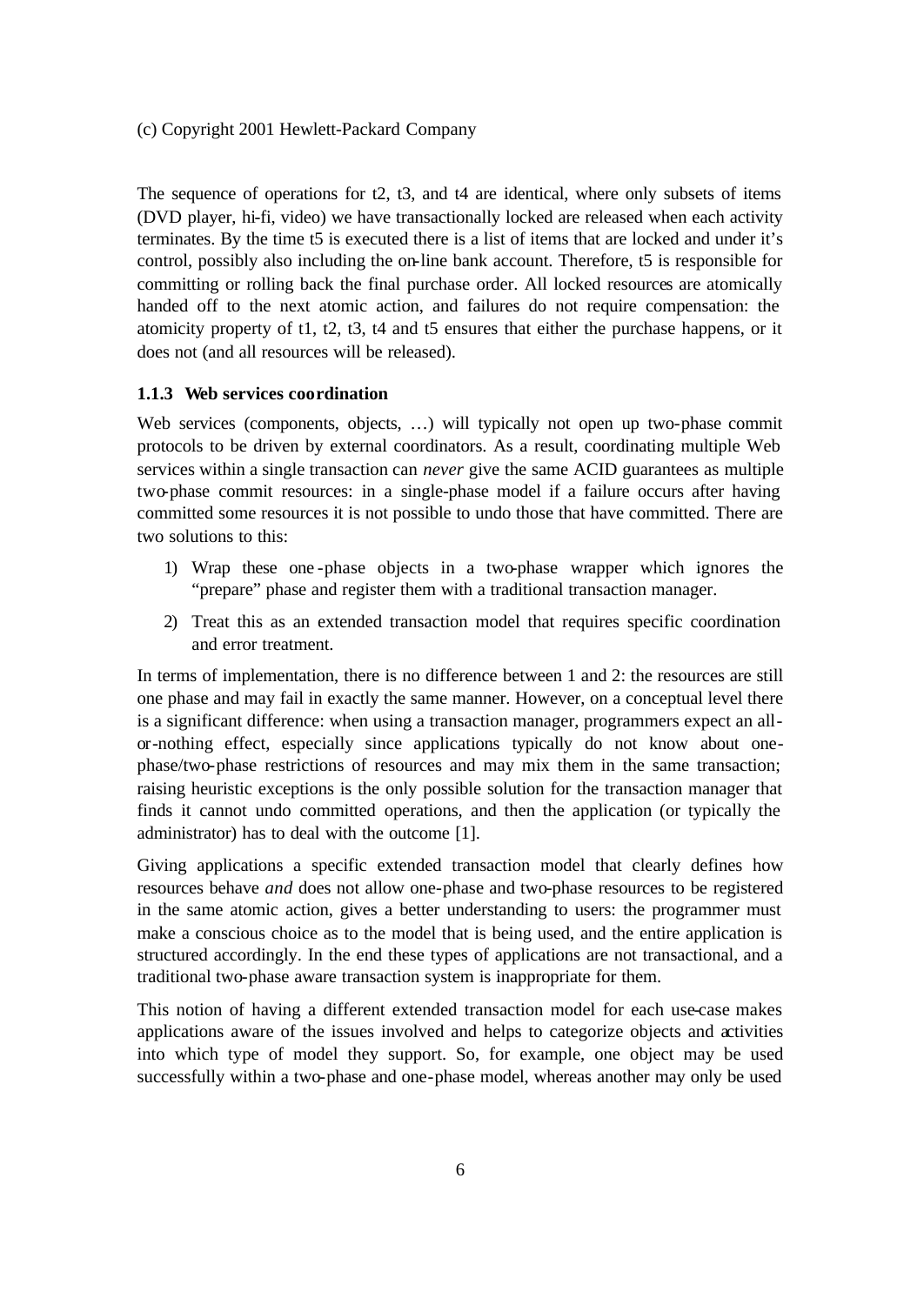within two-phase. It is important to reduce complexity in developing "transactional" internet application by not over overloading a given model (e.g., ACID transactions).

### **1.1.4 Timed transactions**

Many business transactions have specific "real-time" deadlines within which they must operate (e.g., purchasing of shares). After the deadline has elapsed, if the business transaction has not completed in a normal manner, there will typically be application specific ways in which it must terminate (e.g., purchase the shares at the current price if it is less than a certain value). However, while this business transaction is running, its constituents may still require some or all of the ACID properties associated with transactions.

### **1.1.5 Arranging a meeting**

The requirement is to arrange a date for a meeting between a group of people; it is assumed that each user has a *personal diary object* which records the dates of meetings etc., and each diary entry (slot) can be locked separately. The application starts by informing people of a forthcoming meeting and then receiving from each a set of preferred dates. Once this information has been gathered, it will be analyzed to find the set of acceptable dates for the meeting. This set is then broadcast to the users to get a more definitive idea of the preferred date(s). This process is repeated until a single date is determined. To reduce the amount of work which must be re-performed in the event of failures, and to increase the concurrency within the application, it would be desirable to execute each "round" of this protocol as a separate top-level transaction. However, to prevent concurrent arrangement activities from conflicting with each other, it would be beneficial to allow locks acquired on preferred diary entries to be passed from one transaction to another, i.e., the locks remain acquired on only those entries which are required for the next "round".

# **1.2 Conclusions**

These applications share a common feature that as viewed by external users, in the event of successful execution (i.e., no machine failures or application-level exceptional responses which force transactions to rollback), the work performed possesses all ACID features of traditional transactional applications. If failures occur, however, non-ACID behaviour is possible, typically resulting in non-serializability. For some applications this does not result in application-level inconsistency, and no form of compensation for the failure is required. However, for other applications compensation may be required to restore the system to a consistent state from which it can then continue to operate.

As mentioned previously, compensation activities will typically be written for specific applications (and specific operations). However, even if compensation activities are required, it may be more efficient to exploit application-level semantics and allow the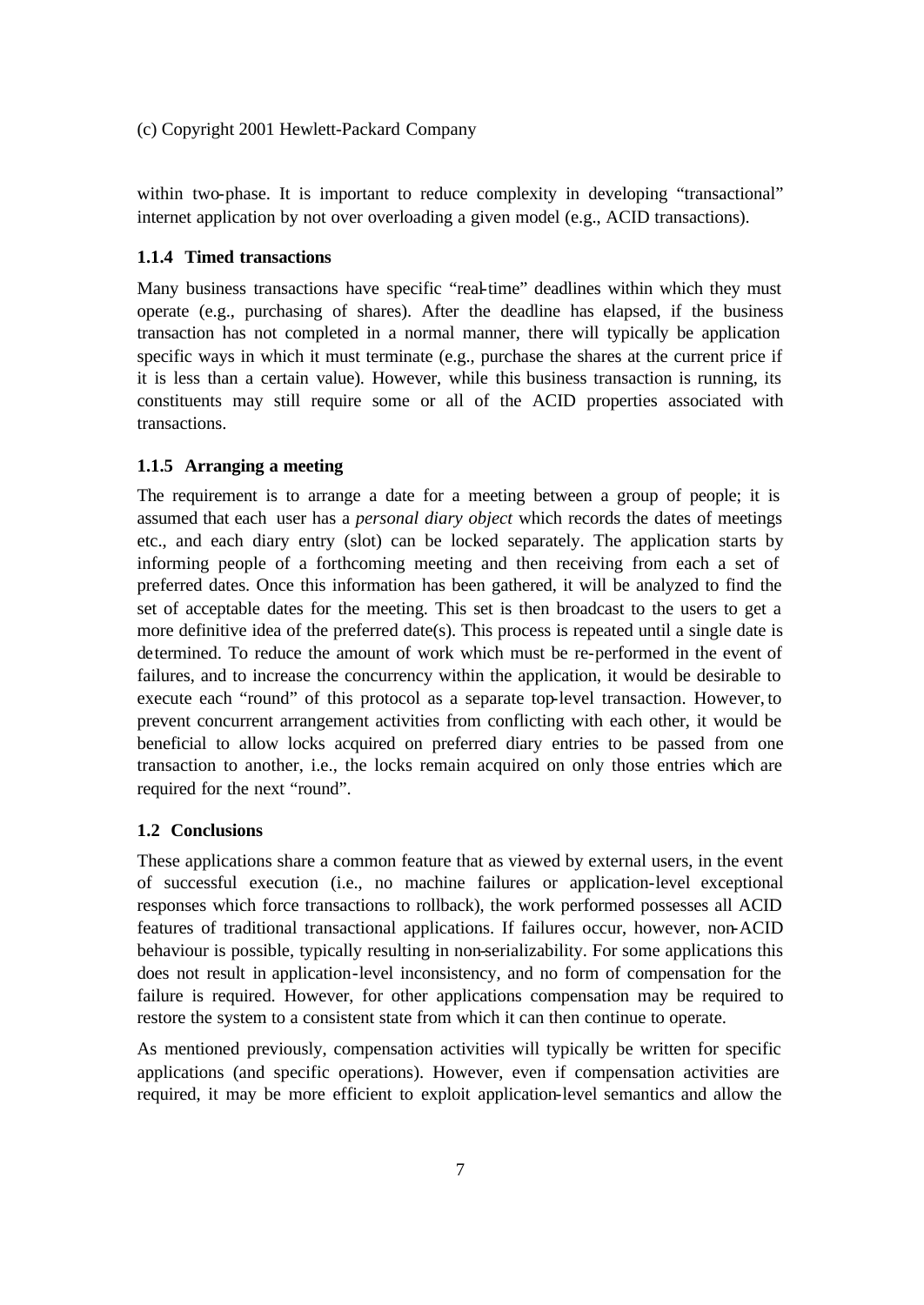application programmer to drive compensation, rather than rely upon system-driven compensation. Additionally, it me be impossible to guarantee that compensations will succeed, especially in the presence of failures.

There are several ways in which some or all of the requirements outlined above could be met [6][7][8][9]. We shall briefly outline two approaches:

- *independent top-level transactions*: with this mechanism it is possible to invoke a top-level transaction from within another transaction [7]. If the invoking transaction rolls back, this does not lead to the automatic rollback of the invoked transactions, which can commit or rollback independently of its invoker, and hence release resources it acquires. Such transactions could be invoked either synchronously or asynchronously. In the event that the invoking transaction rolls back, and compensation is required, compensating transactions may be invoked automatically by the transaction system or by the application.
- *structured top-level transactions*: long-running top-level transactions can be structured as many independent, short-duration top-level transactions, to form a "logical" long-running transaction [6]. This structuring allows an activity to acquire and use resources for only the required duration of this long-running transactional activity. In the event of failures, to obtain transactional semantics for the entire long-running transaction may require compensation transactions which can perform forward or backward recovery. Structuring applications which have long-running transactions out of many smaller transactions may require additional techniques (e.g., scripting languages) to ease the burden on application programmers.

Several industrial transaction systems already exist which support at least one of the above mentioned techniques. Experiences from these systems suggest that users benefit from the capability to relax strict ACID properties in a *structured, and well defined manner*. The ability to reason about applications structured from these techniques in both failure-free and failure-prone situations is extremely important. Traditional transaction semantics are a well understood concept, which users find useful. What these various techniques show is that one-size does not fit all, and different applications will require different qualities of "transactional" service. However, it is our belief that these different models share a core model based upon *activity signalling and distribution*.

To differentiate between ACID transactions and extended (non-ACID) transaction models we shall use the following terminology:

- *Atomic transaction (transaction)*: a traditional ACID transaction.
- *Atomic action*: an activity, or group of activities, that does not necessarily possess the guaranteed ACID properties. An extended action still has the "all or nothing" effect, i.e., failure does not result in partial work.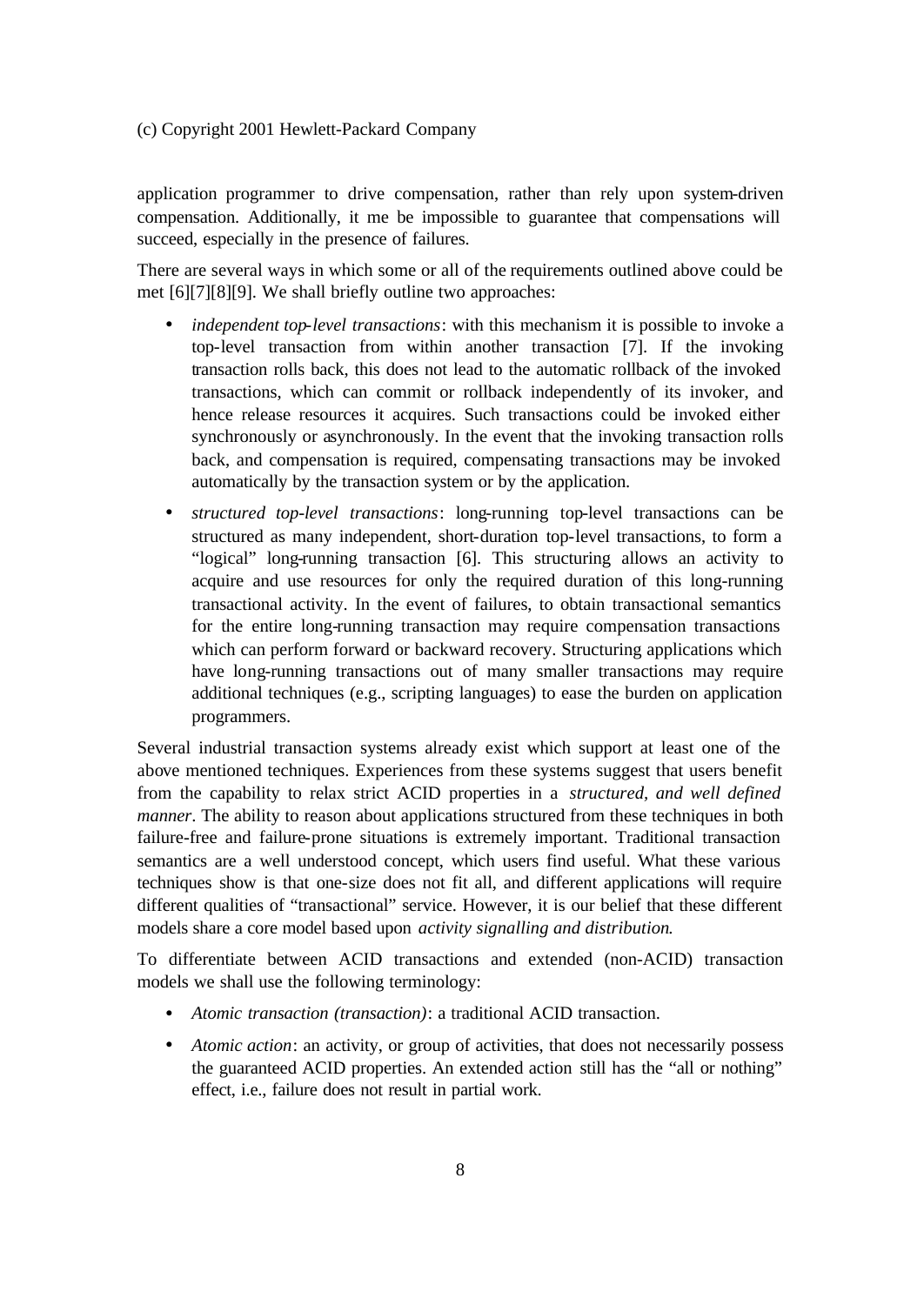• *Business transaction*: an activity, or group of activities, that is responsible for performing some application specific work. A business transaction may be an atomic transaction or an atomic action.

# **1.3 Protocol configuration and negotiation**

Just as we believe that one extended transaction model does not suit all application domains, it is possible that Web Service components may support multiple different extended transaction models (possibly representing different qualities of service). Either when the Web application is created, or when one component initially interacts with another, some level of protocol negotiation will be necessary to determine which transaction model will be used. If the component does not support the required extended transaction model then it will be up to the application to determine whether or not it makes sense to continue to use the component. For example, it may make sense for a transactional application to refuse to work with any service that does not support transactional semantics, i.e., does not accept (and use) transaction contexts that may be sent to it.

In addition, we do not assume that a single remote invocation mechanism (e.g., CORBA IIOP) will be the natural communication medium for all Web Services. How participants within and between activities appear to each other is not central to this discussion. They may be CORBA objects, communicating via IIOP, or they may be coarser grained Web Services objects, communicating via SOAP, for example. We assume that they will use the most appropriate invocation protocol for the application, e.g., it is unlikely that there will be much real-time video streaming over SOAP/HTTP. This does not preclude a given application from using multiple object models and communication protocols simultaneously. Note, in an internet environment where network and machine failures are relatively common (compared to, say, a LAN), the use of a slow invocation mechanism is more likely to result in transaction failures, particularly during the two-phase commit protocol. Since SOAP over HTTP is much slower than IIOP, it is likely that critical transactional applications (obviously a subjective term) will not use SOAP for transactional invocations (or at least for completing transactions).

We assume that protocol negotiation will occur on many levels (e.g., which transaction models are supported by a Web Service and in use by the invoker, which communications protocols are provided, business level issues, etc.) We do not prescribe when such negotiation occurs, but rather assume that any (or all) of the following mechanisms will be supported:

• *Statically*: prior to using a Web Service, an invoker may contact a naming/location service (e.g., UDDI), and from this obtain information about protocols etc. that the service provides, e.g., typically in the form of an XML document.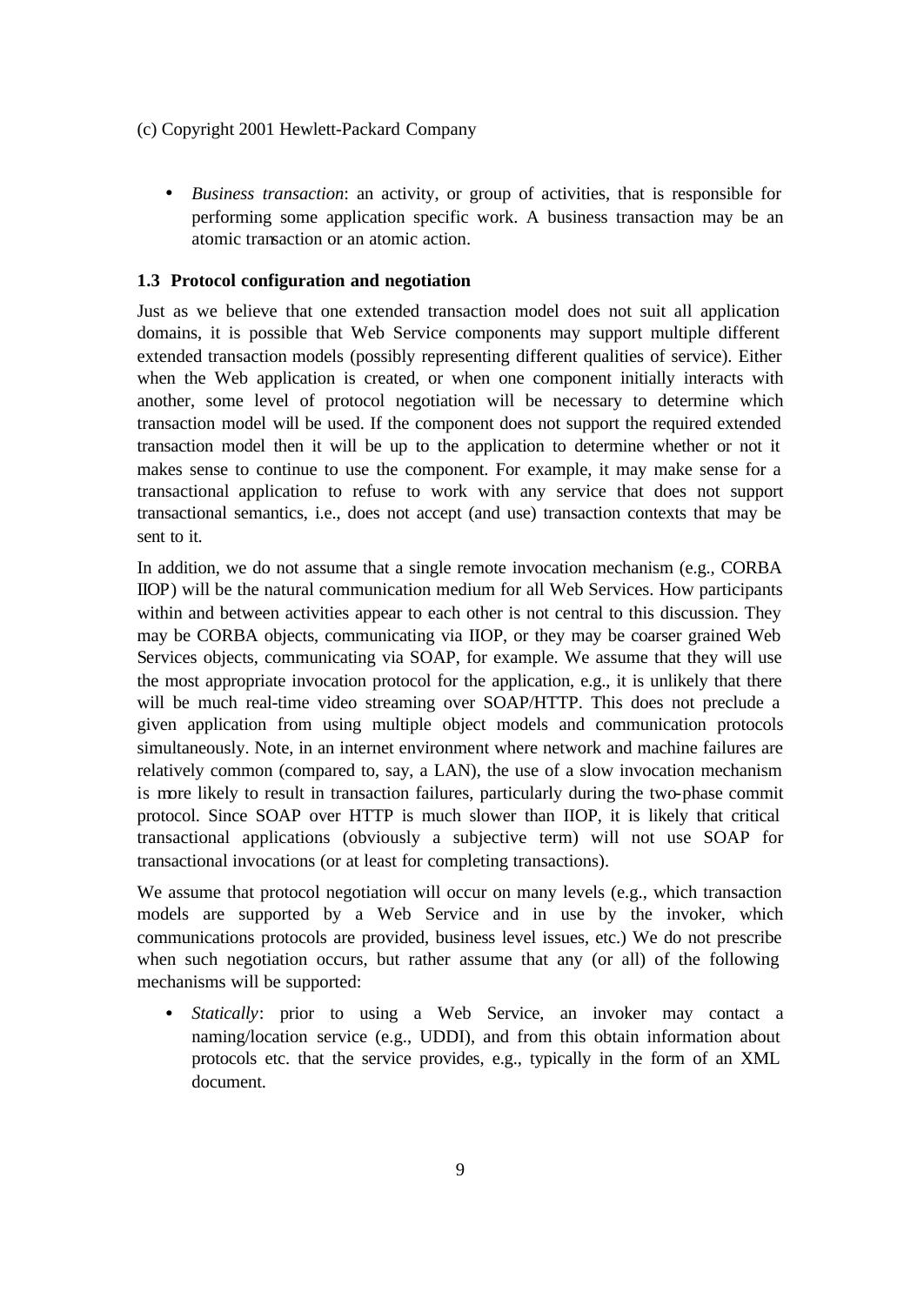- *Dynamically*: when the Web Service is initially contacted there may be some initial set up (handshake) protocol during which protocol information in the form of XML documents will be exchanged. This may be necessary if a reference to a Web Service is returned from another service.
- *Caching*: once protocol information has been obtained about a Web Service, it may be cached and used again. Obviously cache information may become invalid, and cache invalidation protocols, or dynamic set ups may be used to solve this problem.

How protocol information is subsequently used to determine which transaction model, or communication protocol to use, for example, is beyond the scope of this paper, and will typically depend upon the application. For example, business considerations, or quality of service considerations may play a large part in this: SOAP may be the default communication protocol, however, if company A is prepared to pay for extra bandwidth then a different protocol may be used.

# **2. The proposed framework**

Rather than construct each different extended transaction implementation from scratch, another approach would be to construct a generic *framework* on which many extended transaction models may be built [9][10][11]. This is the approach taken in [9] by the Object Management Group, in which it is shown that extended transaction models share a common requirement of coordination and control. This has several advantages: (i) the flexibility of such a framework allows for the reuse of components from one model in another, (ii) the framework adopted by the OMG to standardise extended transaction models is now also a JSR from Sun for extensions to J2EE [9][10], and will eventually be available in many servers and enterprises; leveraging this technology could help advance the development and use of enterprise level Web Services. Note, members of the Hewlett-Packard Arjuna Labs played a key role in specifying this OMG specification along with IBM and Iona Technologies.

In the rest of this paper we shall briefly describe the framework specified in [9][10] which we believe is sufficient to allow middleware to manage complex *business transactions* that extend the concept of *transaction* from the well-understood, shortduration atomic transaction. The different extended transaction models can be mapped onto specific implementations that use this framework such that they may interoperate and allow such transactions to span a network of systems connected indirectly by some distribution infrastructure. Owing to space limitations we can only give an overview of this work, and the interested reader is referred to [9] for a more detailed description. Note, although the framework in [9] is CORBA specific, the ideas it describes are not. Furthermore, CORBA implementations of it may be better suited to intranet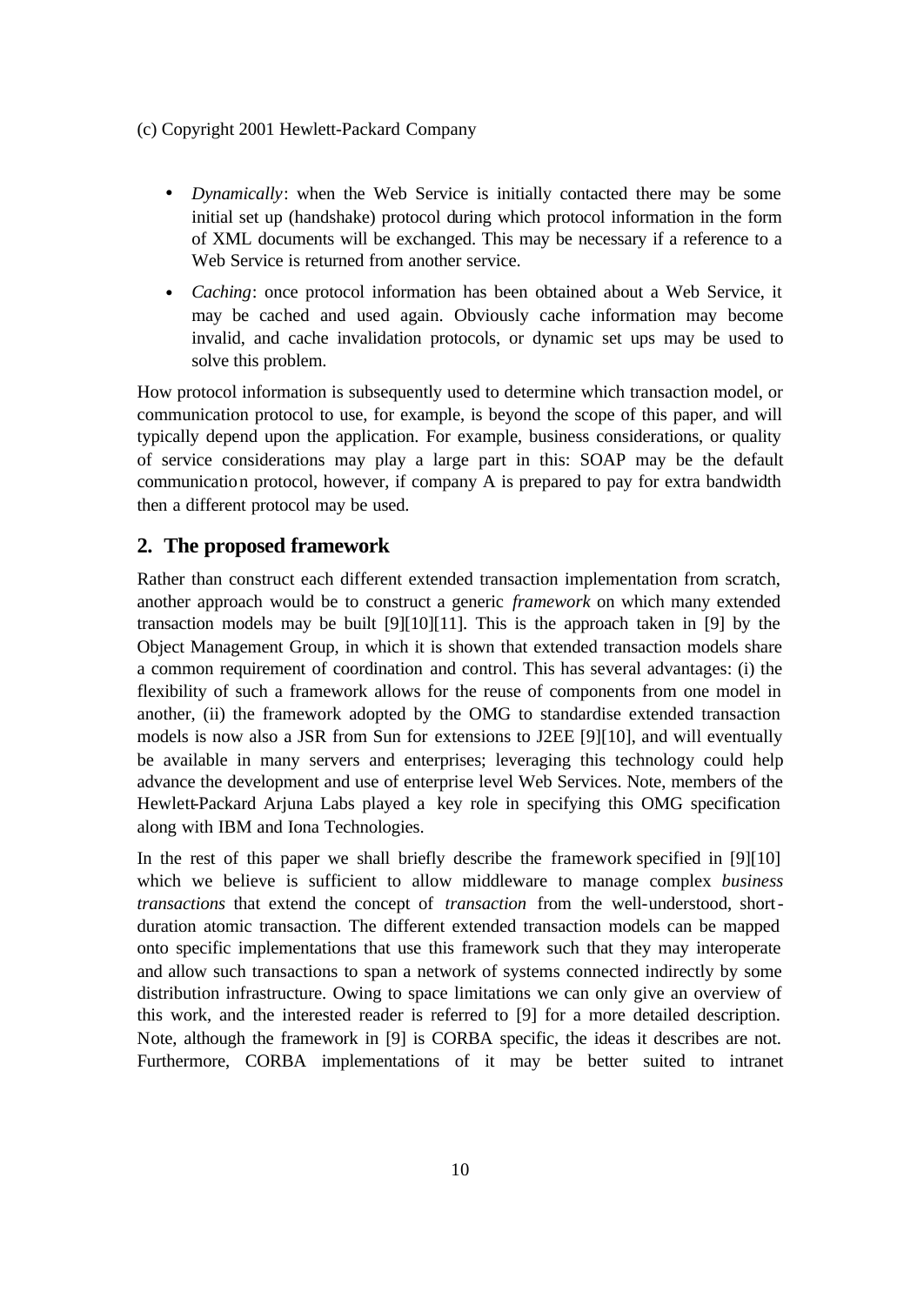environments, with gateways or bridges to equivalent Web Services implementations in an internet setting.

There are several ways in which some or all of the application requirements outlined in Section 1 could be met. However, it is unrealistic to believe that the "one -size fits all" paradigm will suffice, i.e., a single high-level model approach to extended transactions is unlikely to be sufficient for all (or even the majority of) applications. The area of business transactions is relatively new, and is still evolving, necessitating the use of a flexible, extensible protocol. Therefore, we shall describe a low-level infrastructure to support the coordination and control of abstract, application specific entities. As we shall show, these entities (*activities*) may be transactional, they may use weaker forms of serializability, or they may not be transactional at all; the important point is that we are only concerned with their control and co-ordination, leaving the semantics of such activities to the application programmer.

# **2.1 Activities**

An *activity* is a unit of (distributed) work that may, or may not be transactional, and during its lifetime an activity may have periods of transactionality and periods of nontransactionality. An activity is *created*, made to *run*, and then *completed*. An *outcome* is the result of a completed activity, and this can be used to determine subsequent flow of control to other activities. Activities may run over long periods of time (minutes, hours, days, …) and can thus be *suspended* and then *resumed* later.

A very high level view of the role of the Activity Service is shown in Figure 4.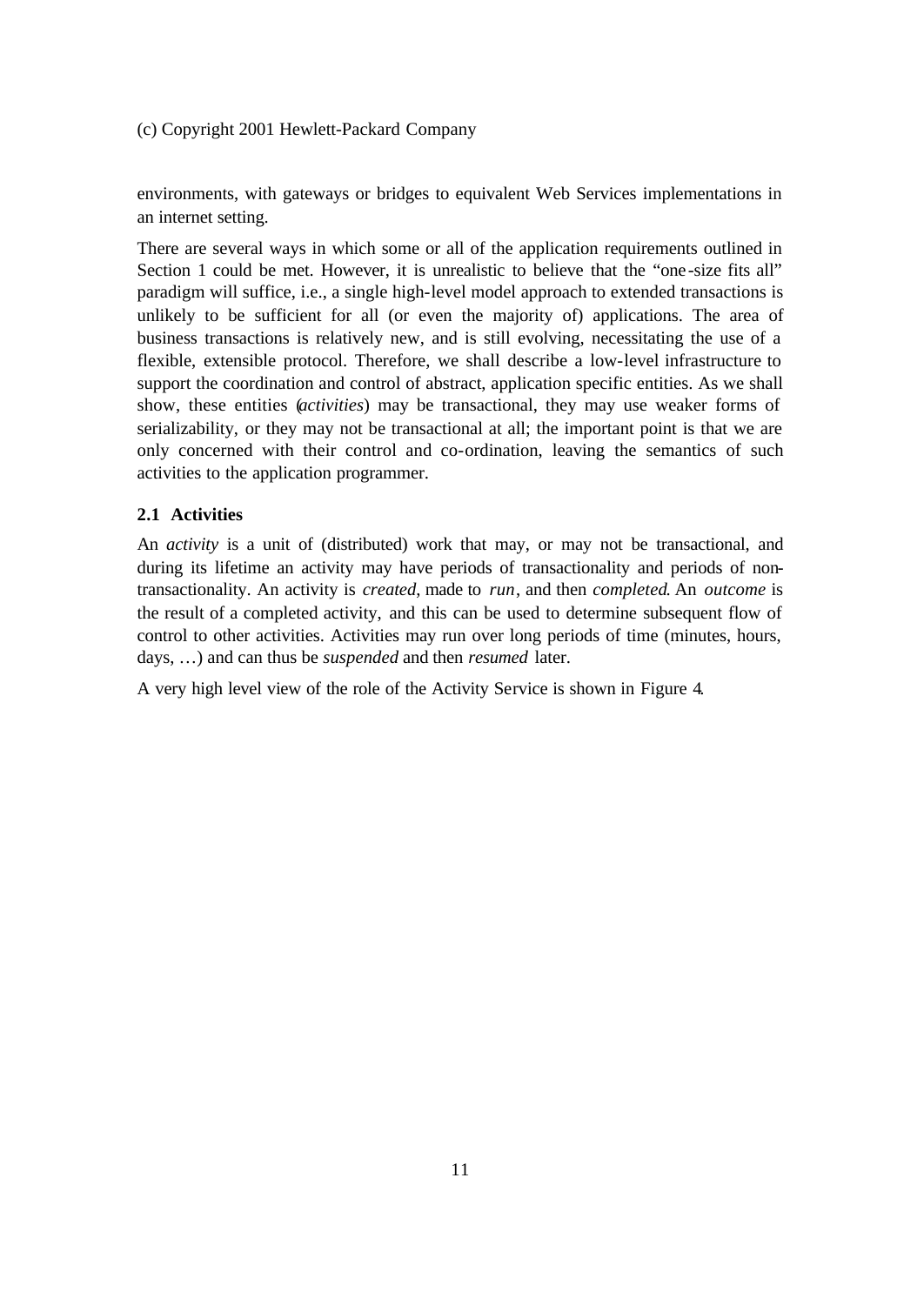

**Figure 4: The role of the Activity Service.**

Note, it is not expected that the operations in the Activity Services will be used directly by end-user programmers. In this context, the term *application programmers* refers to those who write for example, workflow managers or component management systems or who are extending the functionality of the Containers of Enterprise Java Beans (EJBs). Extended transactions like Sagas and Compensations have a complex structure and are intended to last over quite long intervals. Therefore a significant amount of middleware is required to manage the progress and recovery of an extended transaction. This should not be in the domain of an application programmer employed to write business software rather than middleware.

We shall define the *Application Framework* to be that middleware supplied by specialist vendors required to manage the progress of workflows and long-running business transactions in a variety of business domains, and further define *Application Component* to describe the components that "plug in" to such a framework. The Workflow Management Coalition (WfMC) and the OMG's Workflow Management Facility use the term Activity to describe a step in a path through a workflow digraph. An Application Component, if it is to be reusable, has to maintain a degree of independence from the Application Framework in which it runs. Thus a workflow manager might associate one or more Activities with a single Application Component each time giving it different properties that will serve to parameterize the enactment of the workflow [8]. For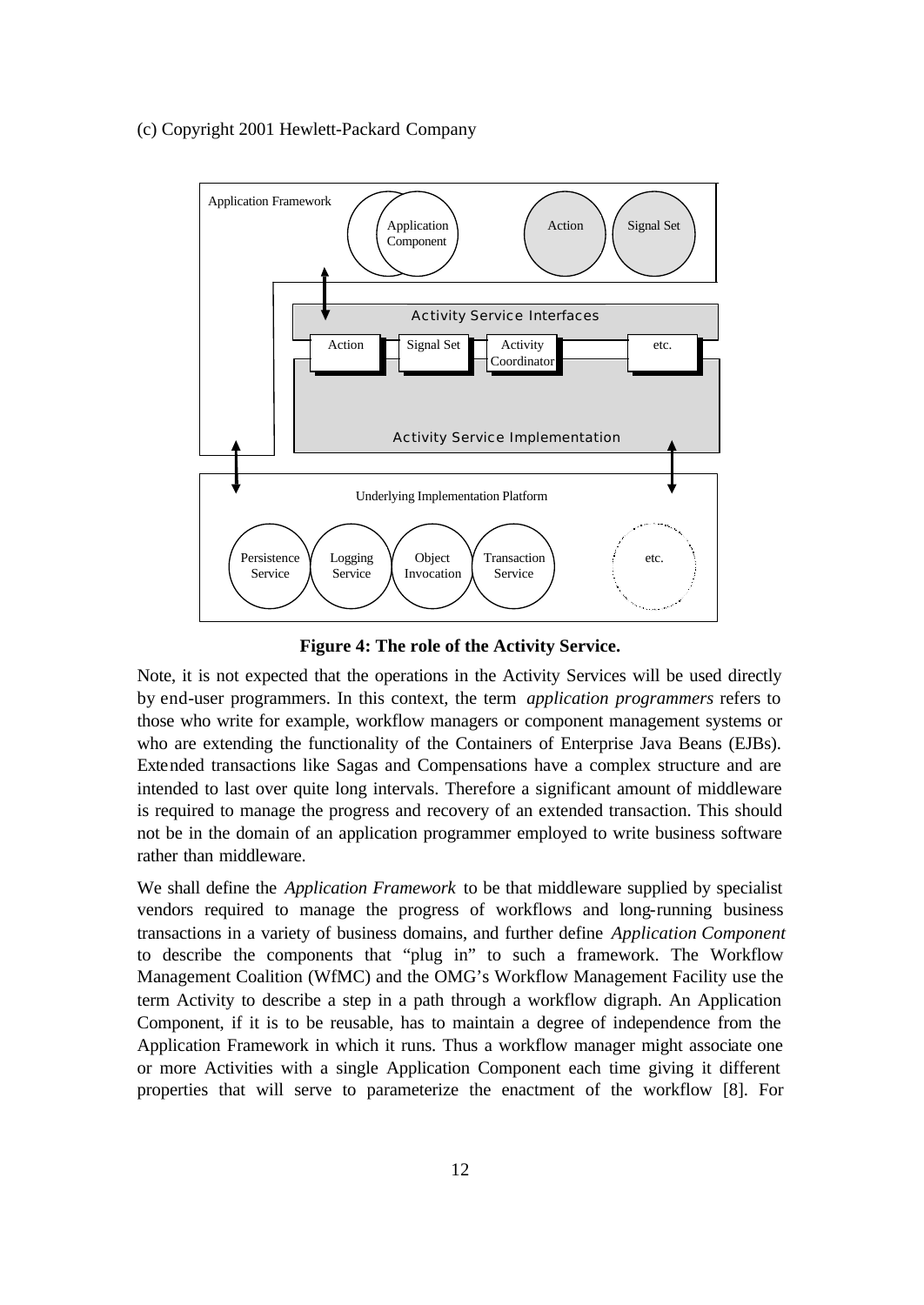example, an Application Component that holds a conversation with a graphical user interface (GUI) may be associated with two Activities, one of which has a property "the end-user language is French", the other which has "the end-user language is English", or again, the Application Component could be composed into a larger Activity that must run as a business transactions whose effects can be undone in some situations, whereas it could also be composed into another, or used stand-alone where no transactional behaviour is involved at all.

#### **2.2 Activity coordination and control**

An activity may run for an arbitrary length of time, and may use transactions at any number of points during its lifetime. For example, consider Figure 5, which shows a series of connected activities co-operating during the lifetime of an application. The solid ellipses represent transaction boundaries, whereas the dotted ellipses are activity boundaries. Activity *A1* uses two top-level transactions during its execution, whereas *A2* uses none. Additionally, transactional activity *A3* has another transactional activity, *A3'* nested within it. The framework is responsible for distributing both the activity and transaction contexts between execution environments in order that the hierarchy can be fully distributed.



**Figure 5: Activity and transaction relationship.**

Just as a thread of control may require transactional and non-transactional periods and can suspend and resume its transactionality, so too may it require periods of non-activity related work. Thus, it is possible for a thread to perform some work outside the scope of the activity before returning to activity related work. In the example diagram above, if the thread performing activity  $A3'$  decided to perform some non-activity related work, it could do so outside the scope of *A3'* and *A3*.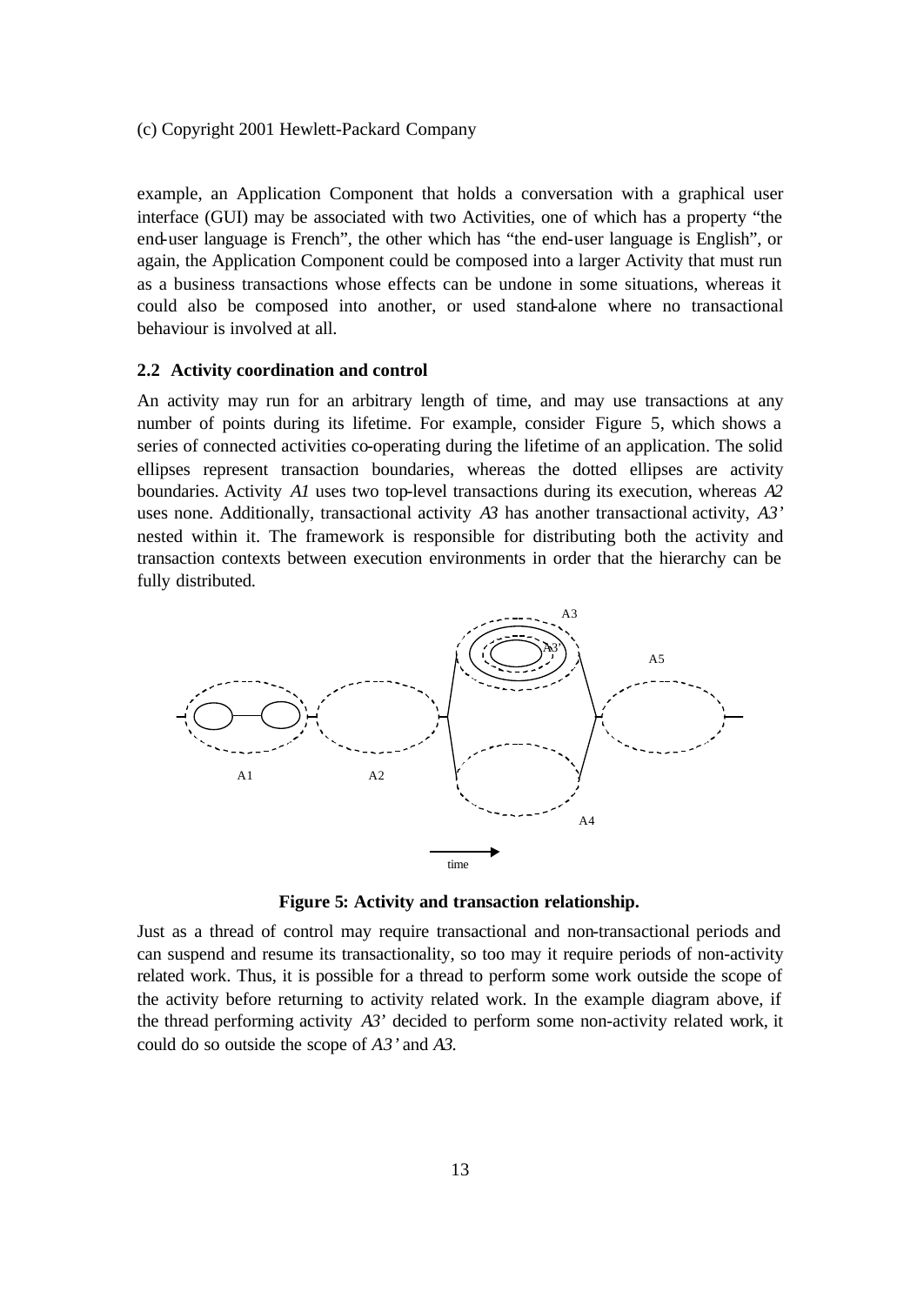### **2.2.1 Actions and Signals**

Demarcation signals of any kind are communicated to registered entities (*actions<sup>1</sup>* ) through *signals*. For example, the termination of one activity may initiate the start/restart of other activities in a workflow-like environment. Signals can be used to infer a flow of control during the execution of an application. The information encoded within a Signal will depend upon the implementation of the extended transaction model and is allowed to be any arbitrary information.

An Action will use the Signal in a manner specific to the extended transaction model and return a result of it having done so. For example, upon receipt of a specific Signal, an Action could start another activity running (e.g., a compensation activity); another Action could commit any modifications to a database when it receives one type of Signal, or undo them if it receives another type.

# **2.2.2 Signal factories**

To drive the Signal and Action interactions an *activity coordinator* is associated with each activity. Activities that require to be informed when another activity sends a specific Signal can register an Action with that activity's coordinator. When the activity sends a Signal (e.g., at termination time), the coordinator's role is to forward this signal to all registered Actions and to deal with the outcomes generated by the Actions.

The implementation of the coordinator will obviously depend upon the type of extended transaction model being used. For example, if a Sagas type model is in use then a compensation Signal may be required to be sent to Actions if a failure has happened, whereas a coordinator for a strict transactional model may require to send a Signal informing participants to rollback. Therefore, to enable the coordinator to be configurable for different transaction models, the coordinator delegates all Signal generation and control to the *SignalSet*.

The SignalSet is one of the keys to the extensibility of this framework: it's implementation is peculiar to the kind of extended transaction being used. The SignalSet is essentially a *Signal factory*, that generates signals that are sent to participants and processes the results returned to determine which signal to send next. Signals are associated with SignalSets and it is the SignalSet that generates the Signals the coordinator then passes to Actions. The set of Signals a given SignalSet can generate may change from one use to another, for example based upon the current status of the Activity or the responses from Actions. The intelligence about which Signal to send to an Action is hidden within a SignalSet and may be as complex or as simple as is required.

 $\overline{a}$ 

<sup>&</sup>lt;sup>1</sup> Not to be confused with Atomic Action.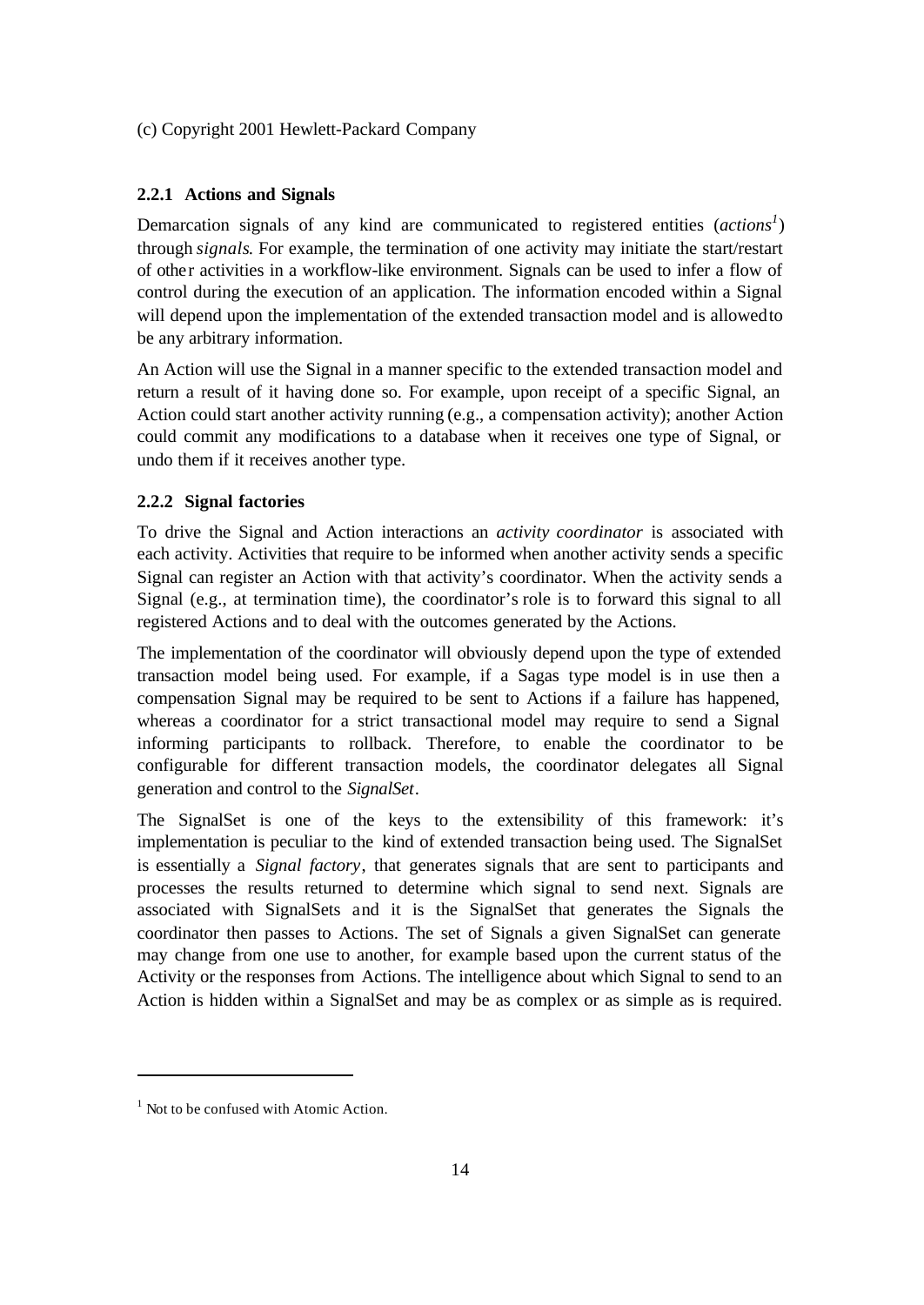Importantly, a SignalSet is dynamically associated with an activity, and each activity can have a different SignalSet controlling it.

With the exception of some predefined Signals and SignalSets, the majority of Signals and SignalSets will be defined and provided by the higher-level applications that make use of this Activity Service framework. To use the generic framework provided it is necessary for these higher-level applications to impose application specific meanings upon Signals and SignalSets, i.e., to impose a structure on their abstract form.

For example, suppose we have two SignalSets to represent the possible outcomes for a transaction, Rollback and Commit, and register Actions with the Activity as the transactional resources; as with the OTS, it is up to the users of the Activity Service to ensure that appropriate Actions are registered at appropriate times.



Figure 6, Activity coordinator signaling actions.

The Signal associated with the Rollback SignalSet would simply be "rollback", whereas the Commit SignalSet would have "prepare", "commit", and "rollback" Signals. If the application decides to commit, then when called by the Activity Coordinator the SignalSet would generate the "prepare" Signal to be sent to the registered Actions, as shown in Figure 6. The Activity Coordinator would then send this Signal to each Action, and inform the SignalSet of the result. Assuming none of the Actions returns an exceptional response to this Signal, then when all Actions have received the "prepare" Signal, and the Activity Coordinator asks the SignalSet for the next Signal, it will return the "commit" Signal. However, if during the "prepare" phase, an Action returns a response which indicates that there is no point in sending the "prepare" Signal to further Actions, the Activity Coordinator will be required to obtain a new Signal from the SignalSet (the "rollback" Signal in this case), and send this to all registered Actions. As stated previously, the intelligence about which Signal to send, and about interpreting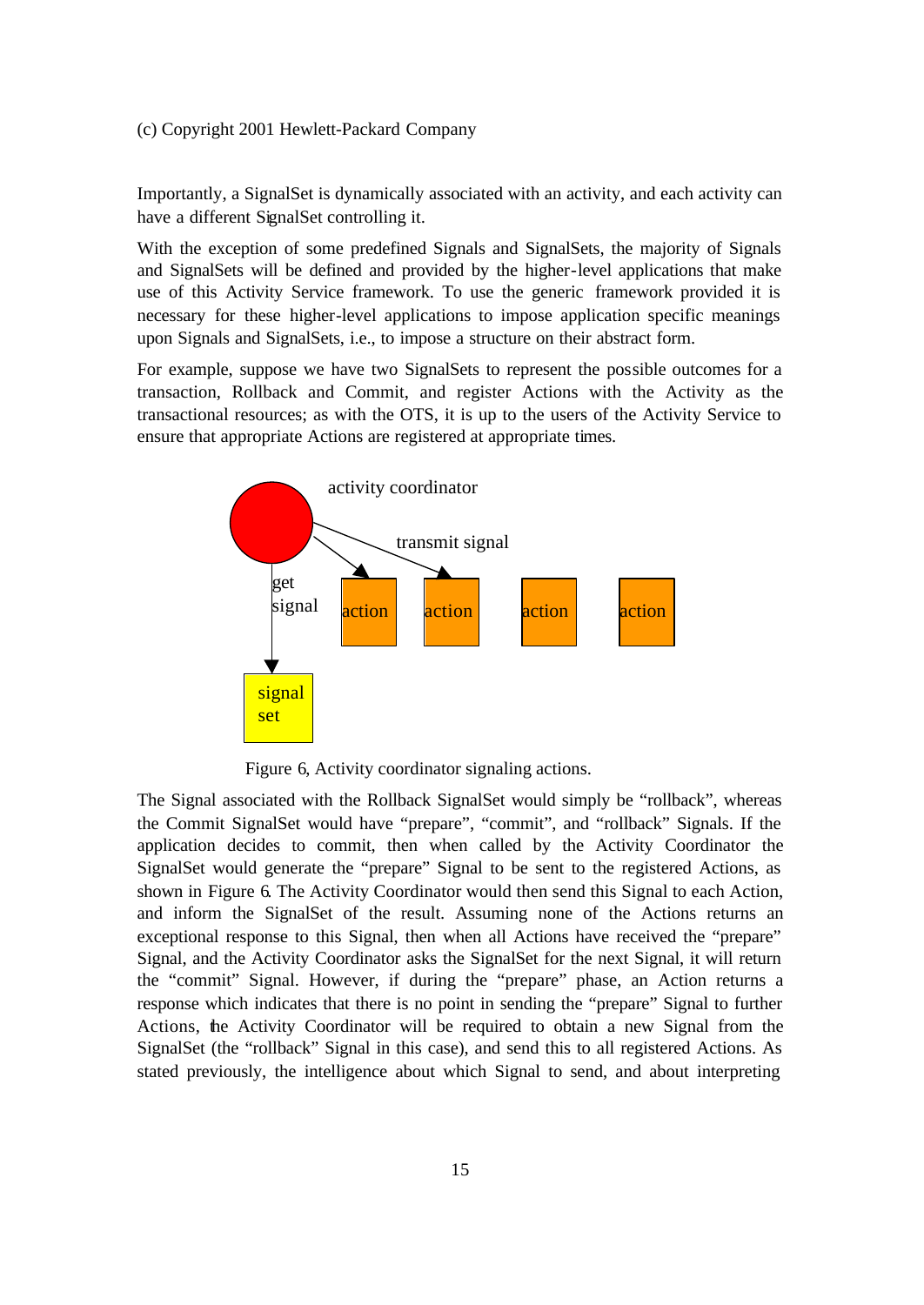outcomes from Actions, resides within the SignalSet, allowing implementations of the framework to be highly configurable, to match application requirements.

As new types of extended transaction emerge, so will new SignalSet instances and associated Actions. This allows a single implementation of this framework to serve a large variety of extended transaction models, each with its own idea of extended transactions, each with its own action and Signal Set implementations. The *Activity Service implementation* does not need to know the behaviour which is encapsulated in the Actions and SignalSets it is given, merely interacting with their opaque interfaces in an entirely uniform and transparent way.

#### **2.3 Composite activities**

An activity, which contains component activities, may impose a requirement on the Activity Service implementation for managing these component activities. It must be determined whether these component activities worked as specified or failed and how to map their completion (or non-completion) to the enclosing activity's outcome. This is true whether the activities are strictly parallel, strictly sequential or a complex structure. In general, an activity that needs to co-ordinate the outcomes of component activities has to know what state each component activity is in:

- which are active
- which have completed and what their outcomes were
- which activities failed to complete

Another activity may be required to handle the sub-activity outcomes so that control flows can be made explicit. The activity determines the collective outcome of the component activity in the light of the various component failure and success situations. The framework does not specify how the activities should be coordinated, only providing interfaces for coordination to occur. The coordination may therefore be performed in a manner most suitable to the application or extended transaction model. For example, a suitable scripting language may be required to assist the application programmer to define the roles of outcome manager and activities [6].

# **2.4 Activity failures**

The failure of an individual activity may produce application specific inconsistencies depending upon the type of activity.

- if the activity was involved within a transaction, then any state changes it may have been making when the failure occurred will eventually be recovered automatically by the transaction service.
- if the activity was not involved within a transaction, then application specific compensation may be required.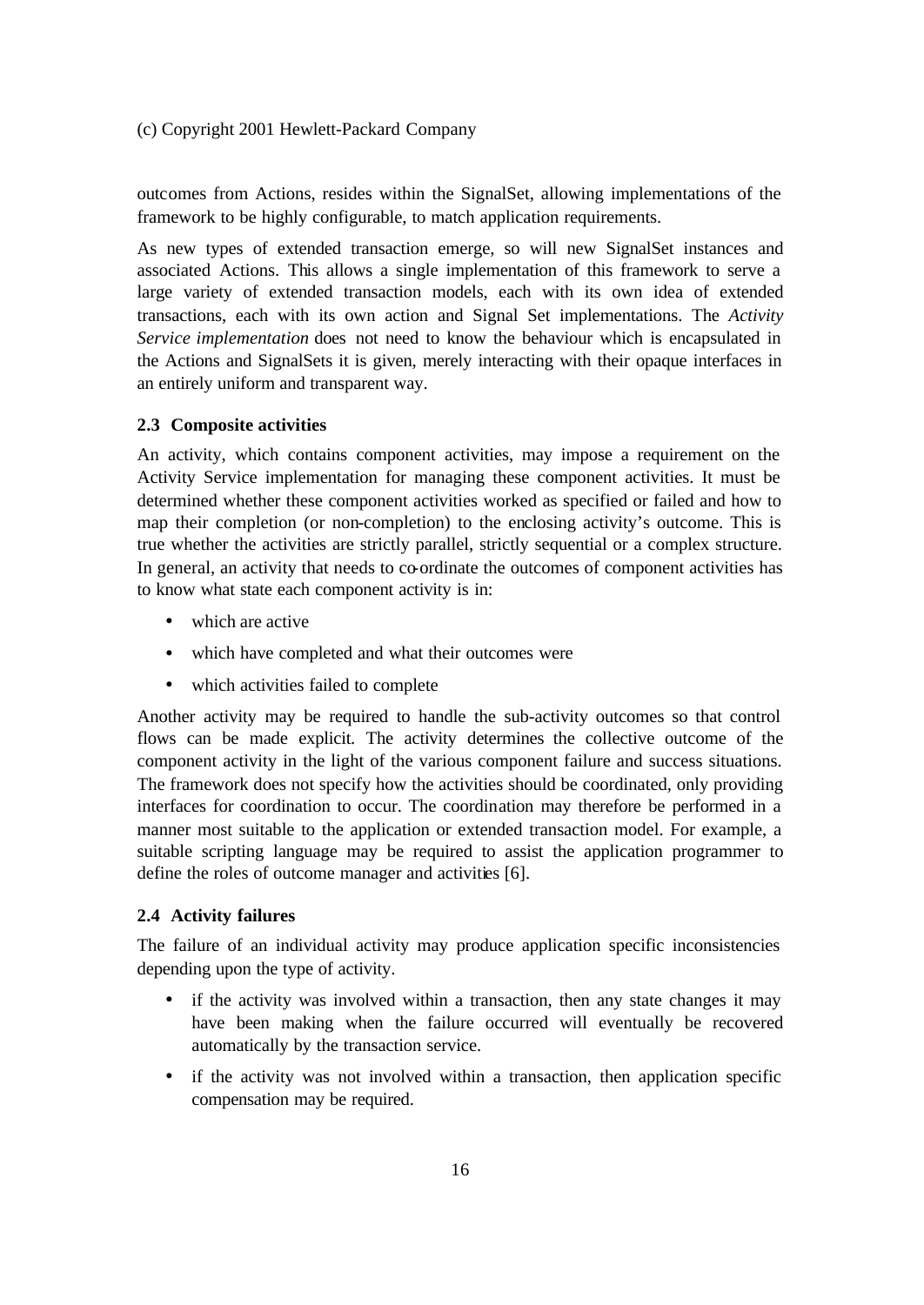• an application that consisted of the (possibly parallel) execution of many activities (transactional or not) may still require some form of compensation to "recover" committed state changes made by prior activities. For example, the application shown in Figure 2.

Rather than distinguish between compensating and non-compensating activities, compensation is considered to be the role of another activity: a compensating activity is simply performing further work on behalf of the application. Just as application programmers are expected to write "normal" activities, they will therefore also be required to write "compensating" activities, if such are needed. In general, it is only application programmers who possess sufficient information about the role of data within the application and how it ha s been manipulated over time to be able to compensate for the failure of activities.

# **2.5 State management and recovery**

It is inherently complex to recover applications after failures (e.g., machine crashes); for example, the states of objects in use prior to the failure may be corrupt. The advantage of using transactions to control operations on persistent objects is that transaction systems ensure the consistency of the objects, regardless of whether or not failures occur. A transaction system guarantees that regardless of (non-catastrophic) failures, all transactions that were in flight when the failure occurred will either be committed or rolled back, making permanent or undoing any changes to objects.

Rather than mandate a particular means by which objects should make themselves persistent, many transaction systems simply state the requirements they place on such objects if they are to be made recoverable, and leave it up to the object implementers to determine the best strategy for their object's persistence. The transaction system itself will have to make sufficient information persistent such that, in the event of a failure and subsequent recovery, it can tell these objects whether to commit any state changes or roll them back. However, it is typically not responsible for the application object's persistence.

In a similar way, the Activity Service specification does not mandate a specific persistence and recovery mechanism. Rather it states what the requirements are on such a service in the event of a failure, and leaves it to individual implementers to determine their own recovery mechanisms. In a distributed application, where an individual activity may run on different implementations of the Activity Service during its lifetime, recovery is the responsibility of these different implementations. Each implementation may perform recovery in a completely different manner, forming *recovery domains*.

Unlike in a traditional transactional system, where crash recovery mechanisms are only responsible for guaranteeing consistency of object data, applications that use extended transaction implementations will typically also require the ability to recover the activity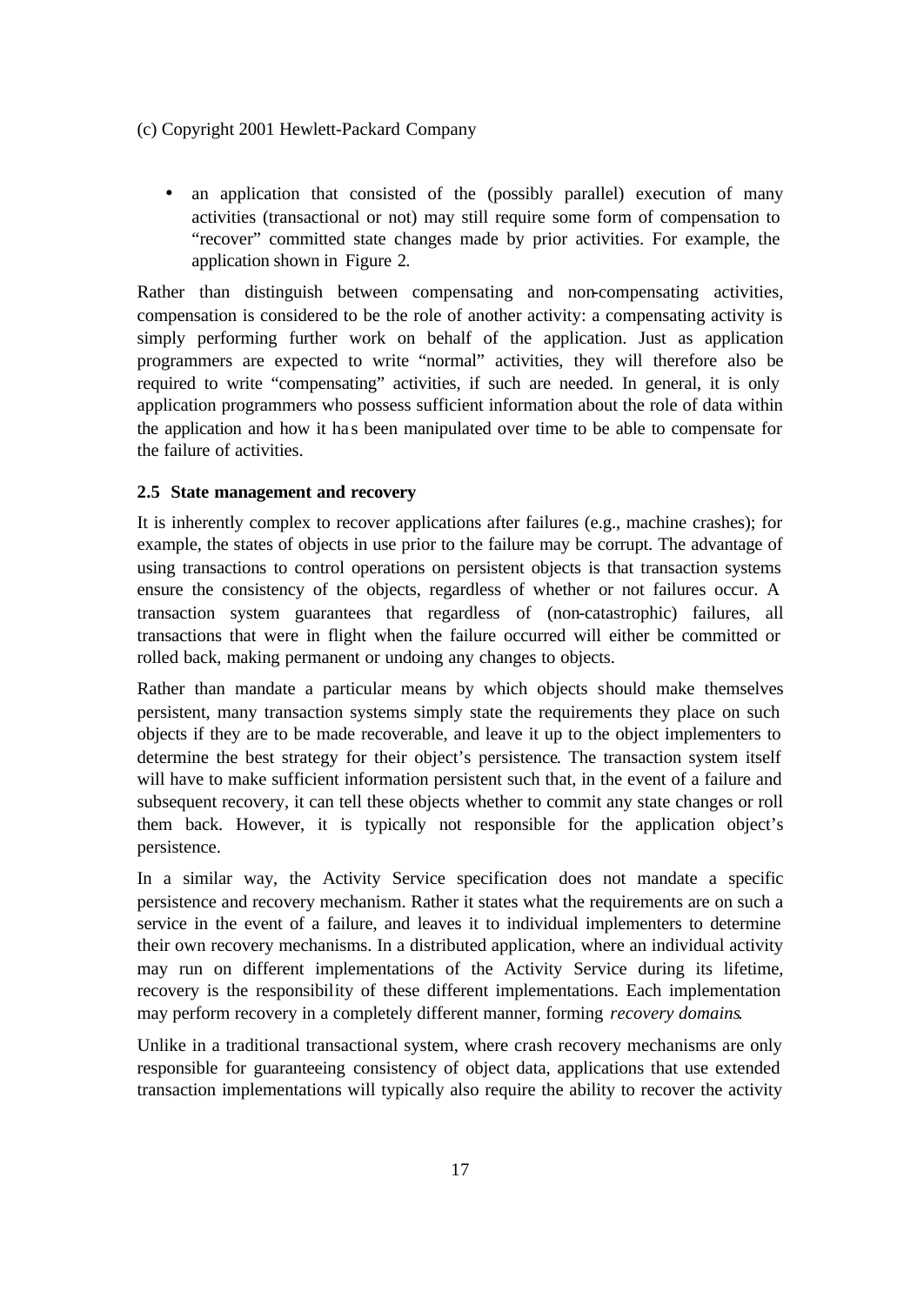structure that was present at the time of the failure, enabling the application to progress onwards.

Some of the recovery requirements are outlined below:

- *application logic*: the logic required to drive the activities during normal runtime is required during recovery in order to drive any in-flight activities to application specific consistency. Since it is the application level that imposes meaning on Actions, Signals, and SignalSets, it is predominately the application that is responsible for driving recovery.
- *application object consistency*: the states of all application objects must be returned to some form of application specific consistency after a failure.

If Activities and transactions co-operate within a given application, then the respective recovery mechanisms will also be required to co-operate. Obviously it is not necessary for a user of the Activity Service implementation to use transactions at all, in which case only Activity recovery will be required in the event of a failure, i.e., it is possible to have recovery domains that do not require a transaction service implementation at all.

# **3. Conclusions and further issues**

From the previous discussions it should be evident that there are a range of applications that require different levels of transactionality. Many types of business transaction do not have the simple commit or rollback semantics of an ACID transaction, and may complete in a number of different ways that may still be interpreted as successful but which do not imply everything that the business transaction did has occurred.

We have shown that a flexible and extensible framework for extended transactions is necessary, then in addition to standardising on the interfaces to this framework, we also need to work on *specific extended transaction models that suit the Web*. We would not expect applications to work at the level of Signals, Actions and SignalSets, as these are too low-level. Higher-level APIs are required to isolate programmers from these details. However, from experience we have found that this framework helps to clarify the requirements on specific extended transaction implementations.

We have given examples of the types of Web applications that have different requirements on any transaction infrastructure, and from these we believe it should be possible to obtain suitable extended transaction models. Other issues that will need to be considered when implementing many business transactions include:

1) Security and confidentiality: any business transaction involving buying or selling items, whether they be hotel rooms or newspapers, requires guarantees that the buyer/seller is who they appear to be, and that no one can "snoop" the connection and obtain information they are not entitled to.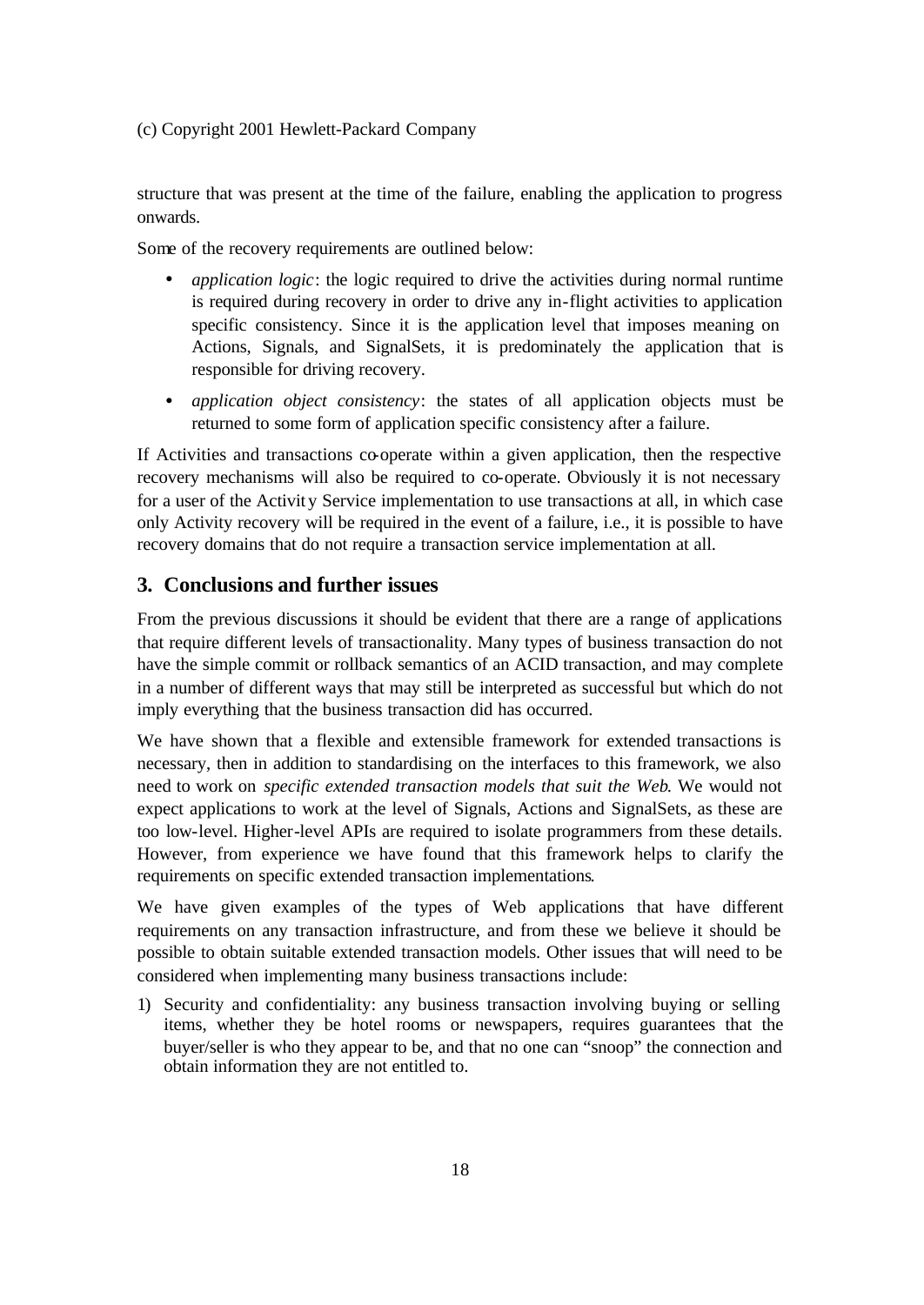- 2) Audit trail: maintaining a log of the actions performed during a business transaction can be useful for a number of reasons, not least that of non-repudiation in the case of legal action.
- 3) Protocol completeness guarantee: even in the presence of failures, the correctness guarantee for the application relies upon the structure of the atomic action (application activity) being followed. The information about which activity to invoke when and under what circumstances must reside in, for example, a highly available repository, such that failure of the original "controller" (that entity which was responsible for parsing and driving the activities) does not cause the activity to stop, or for branches of it to be ignored.
- 4) Quality of service: some Web Services may support different types of extended transaction model as well as different communication protocols. The selection of which model to use may depend upon quality of service requirements.

How these fit into an extended transaction model will be one of the areas of future research and development.

# **4. References**

- [1] J. N. Gray, "The transaction concept: virtues and limitations", Proceedings of the 7 th VLDB Conference, September 1981, pp. 144-154.
- [2] D. J. Taylor, "How big can an atomic action be?", Proceedings of the  $5<sup>th</sup>$ Symposium on Reliability in Distributed Software and Database Systems, Los Angeles, January 1986, pp. 121-124.
- [3] OMG, *CORBAservices: Common Object Services Specification*, Updated July 1997, OMG document formal/97-07-04.
- [4] J. E. B. Moss, "Nested Transactions: an approach to reliable distributed computing", Ph.D. Thesis 260, MIT, Cambridge, MA, April 1981.
- [5] P. M. Shwarz and A. Z. Spector, "Synchronizing Shared Abstract Types", ACM Transactions on Computer Systems, Vol. 2, No. 3, August 1984, pp. 223-250.
- [6] Nortel, supported by the University of Newcastle upon Tyne, "OMG document bom/98-03-01", submission for the OMG Business Object Domain Task Force (BODTF): Workflow Management Facility, 1998.
- [7] B. Liskov and R. Scheifler, "Guardians and actions: linguistic support for robust distributed programs", ACM TOPLAS, Vol. 5, No. 3, July 1983, pp. 381-404.
- [8] C. Pu, G. Kaiser and N. Hutchinson, "Split-transactions for open-ended activities", Proceedings of the  $14<sup>th</sup>$  VLDB Conference, Los Angeles, September 1988, pp. 26-37.
- [9] H. Garcia-Molina and K. Salem, "Sagas", Proceedings of the ACM SIGMOD International Conference on the Management of Data, 1987.